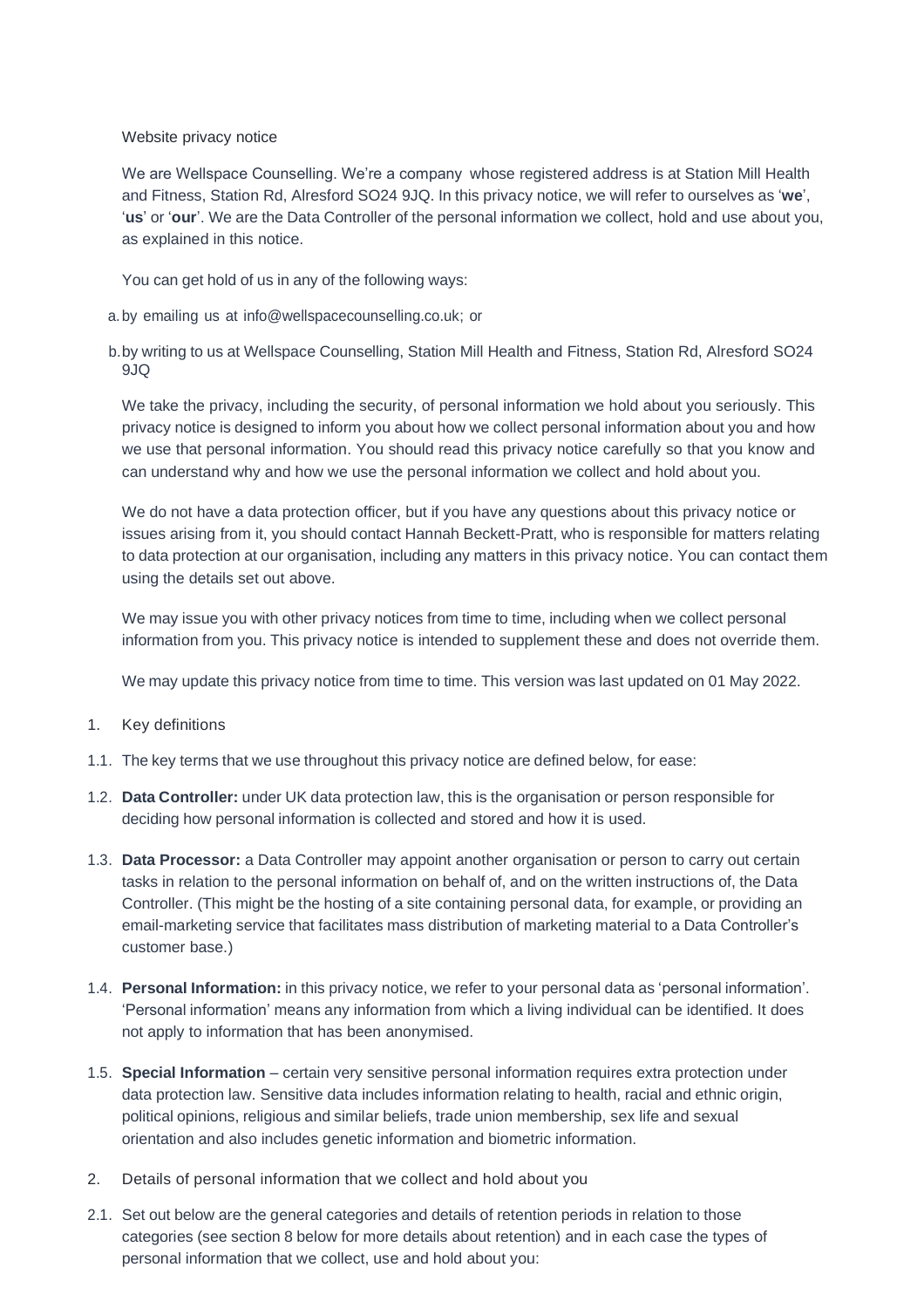$2.2<sub>2</sub>$ 

| General<br>Category            | <b>Types of Personal Data in that category</b>                                                                                                                                                                                          | <b>Retention</b><br><b>Periods</b> |
|--------------------------------|-----------------------------------------------------------------------------------------------------------------------------------------------------------------------------------------------------------------------------------------|------------------------------------|
| <b>Identity</b><br>information | This is information relating to your identity such as your name<br>(including any previous names and any titles that you use), gender,<br>marital status and date of birth                                                              | 10 years                           |
| Contact<br>information         | This is information relating to your contact details such as email<br>address, addresses, telephone numbers                                                                                                                             | 10 Years                           |
| Payment<br>information         | This is information relating to the methods by which you provide<br>payment to us such as [bank account details, credit or debit card<br>details] and details of any payments (including amounts and dates)<br>that are made between us | 10 Years                           |

- 2.3. The types of personal data we collect about you may differ from person to person, depending on who you are and the relationship between us.
- 3. Details of special information that we collect and hold about you
- 3.1. Special information is explained in section 1 above. We do not collect or hold any special information about you.
- 3.2. We do not collect information from you relating to criminal convictions or offences.
- 4. Details of how and why we use personal information
- 4.1. We are only able to use your personal information for certain legal reasons set out in data protection law. There are legal reasons under data protection law other than those listed below; but, in most cases, we will use your personal information for the following legal reasons:
	- a.**Contract Reason:** this is in order to perform our obligations to you under a contract we have entered into with you;
	- b.**Legitimate Interests Reason**: this is where the use of your personal information is necessary for our (or a third party's) legitimate interests, so long as that legitimate interest does not override your fundamental rights, freedoms or interests;
	- c.**Legal Obligation Reason**: this is where we have to use your personal information in order to perform a legal obligation by which we are bound; and
	- d.**Consent Reason**: this is where you have given us your consent to use your personal information for a specific reason or specific reasons.
- 4.2. So that we are able to provide you with services, we will need your personal information. If you do not provide us with the required personal information, we may be prevented from supplying the services to you.
- 4.3. It is important that you keep your personal information up to date. If any of your personal information changes, please contact us as soon as possible to let us know. If you do not do this, then we may be prevented from supplying the services to you.
- 4.4. Where we rely on consent for a specific purpose as the legal reason for processing your personal information, you have the right under data protection law to withdraw your consent at any time. If you do wish to withdraw your consent, please contact us using the details set out at the beginning of this notice. If we receive a request from you withdrawing your consent to a specific purpose, we will stop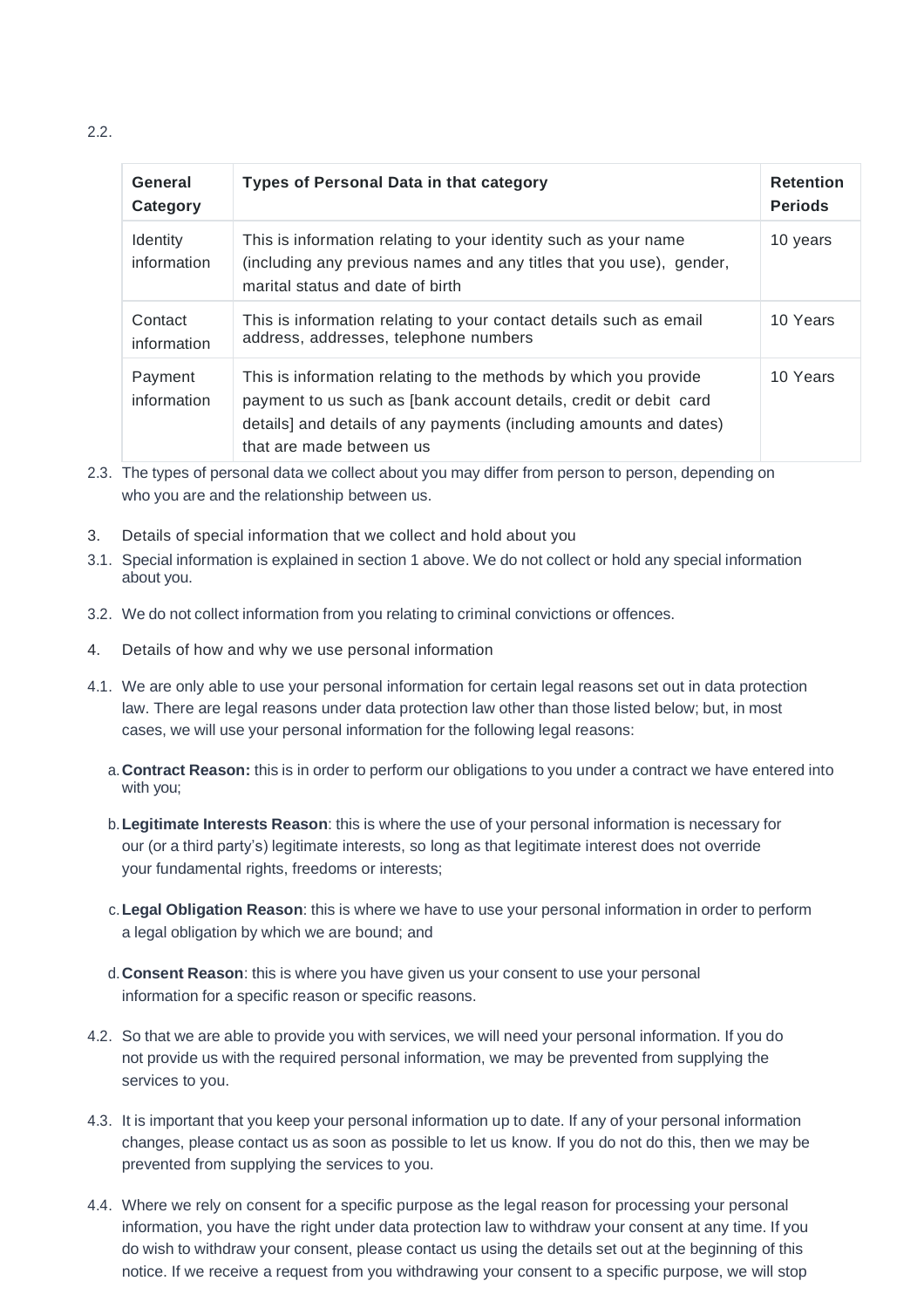processing your personal information for that purpose, unless we have another legal reason for processing your personal information – in which case, we will confirm that reason to you.

- 4.5. We have explained below the different purposes for which we use your personal information and, in each case, the legal reason(s) allowing us to use your personal information. Please also note the following:
	- a.if we use the Legitimate Interests Reason as the legal reason for which we can use your personal information, we have also explained what that legitimate interest is; and
	- b.for some of the purposes, we may have listed more than one legal reason on which we can use your personal information, because the legal reason may be different in different circumstances. If you need confirmation of the specific legal reason that we are relying on to use your personal data for that purpose, please contact us using the contact details set out at the start of this privacy notice.

| <b>Purpose</b>                                                         | Legal Reason(s) for using the personal information                                                                                                                |
|------------------------------------------------------------------------|-------------------------------------------------------------------------------------------------------------------------------------------------------------------|
| To enrol you as a customer                                             | Contract Reason<br>Legitimate Interests Reason (in order to foffer you other goods,<br>services and/or digital content which helps us to develop our<br>business) |
| To manage our contract with<br>you and to notify you of any<br>changes | <b>Contract Reason</b><br><b>Legal Obligation Reason</b>                                                                                                          |

- 4.6. Sometimes we may anonymise personal information so that you can no longer be identified from it and use this for our own purposes. In addition, sometimes we may use some of your personal information together with other people's personal information to give us statistical information for our own purposes. Because this is grouped together with other personal information and you are not identifiable from that combined data we are able to use this.
- 4.7. Under data protection laws, we can only use your personal information for the purposes we have told you about, unless we consider that the new purpose is compatible with the purpose(s) we told you about. If we want to use your personal information for a different purpose that we do not think is compatible with the purpose(s) we told you about, then we will contact you to explain this and what legal reason is in place to allow us to do this.
- 5. Details of how we collect personal information and special information
- 5.1. We usually collect Contact Information, directly from you when you contact us by email, telephone, in writing or otherwise. This includes the personal information that you provide to us when you .
- 6. Details about who personal Information may be shared with:
- 6.1. We do not sell or trade any of the personal information that you have provided to us.
- 7. Details about transfers to countries outside of the EEA
- 7.1. We do not transfer your personal information outside of the EEA.
- 8. Details about how long we will hold your personal information
- 8.1. We will only hold your personal data for as long as is necessary. How long is necessary will depend upon the purposes for which we collected the personal information (see section 4 above) and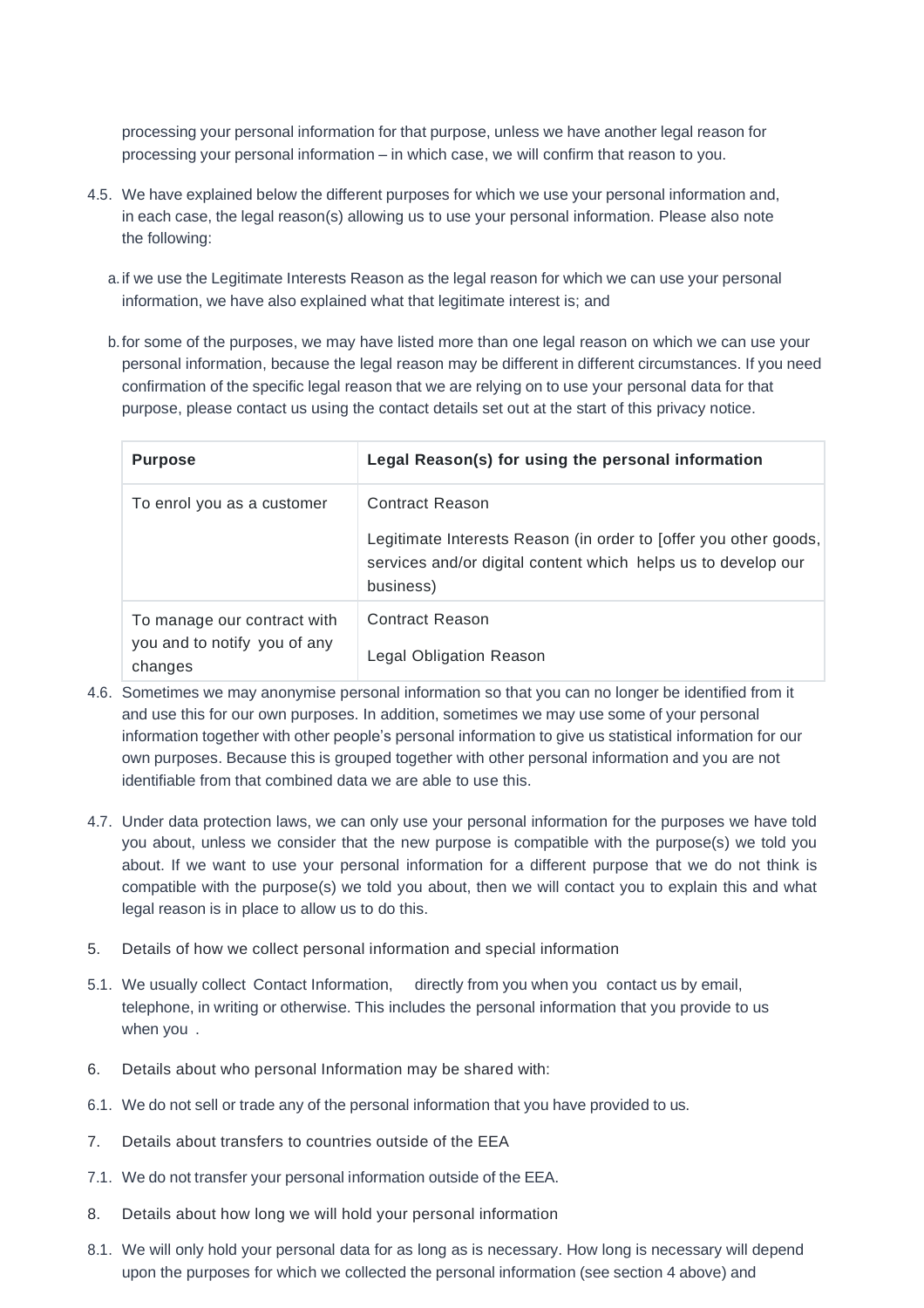whether we are under any legal obligation to keep the personal information (such as in relation to accounting or auditing records or for tax reasons). We may also need to keep personal information in case of any legal claims

- 8.2. You can contact us (using the details at the beginning of this notice) to request a copy of our retention policy, which sets out how long different types of personal data will be kept for.
- 9. Your rights under data protection law
- 9.1. Under data protection laws, you have certain rights in relation to your personal information, as follows:
	- a.**Right to request access:** (this is often called 'subject access'). This is the right to obtain from us a copy of the personal information that we hold about you. We must also provide you with certain other information in response to these requests to help you understand how your personal information is being used.
	- b.**Right to correction:** this is the right to request that any incorrect personal data is corrected and that any incomplete personal data is completed.
	- c.**Right to erasure:** (this is often called the 'right to be forgotten').This right only applies in certain circumstances. Where it does apply, you have the right to request us to erase all of your personal information.
	- d.**Right to restrict processing:** this right only applies in certain circumstances. Where it does apply, you have the right to request us to restrict the processing of your personal information.
	- e.**Right to data portability:** this right allows you to request us to transfer your personal information to someone else.
	- f.**Right to object:** you have the right to object to us processing your personal information for direct marketing purposes. You also have the right to object to us processing personal information where our legal reason for doing so is the Legitimate Interests Reason (see section 4 above) and there is something about your particular situation that means that you want to object to us processing your personal information. In certain circumstances, you have the right to object to processing where such processing consists of profiling (including profiling for direct marketing).
- 9.2. In addition to the rights set out in section 9.1, where we rely on consent as the legal reason for using your personal information, you have the right to withdraw your consent. Further details about this are set out in section 4.5.
- 9.3. If you want to exercise any of the above rights in relation to your personal information, please contact us using the details set out at the beginning of this notice. If you do make a request, then please note:
	- a.we may need certain information from you so that we can verify your identity;
	- b.we do not charge a fee for exercising your rights unless your request is unfounded or excessive; and
	- c.if your request is unfounded or excessive, then we may refuse to deal with your request.
- 10. Marketing
- 10.1.We do not pass your personal information on to any third parties for marketing purposes.
- 11. Complaints
- 11.1.If you are unhappy about the way that we have handled or used your personal information, you have